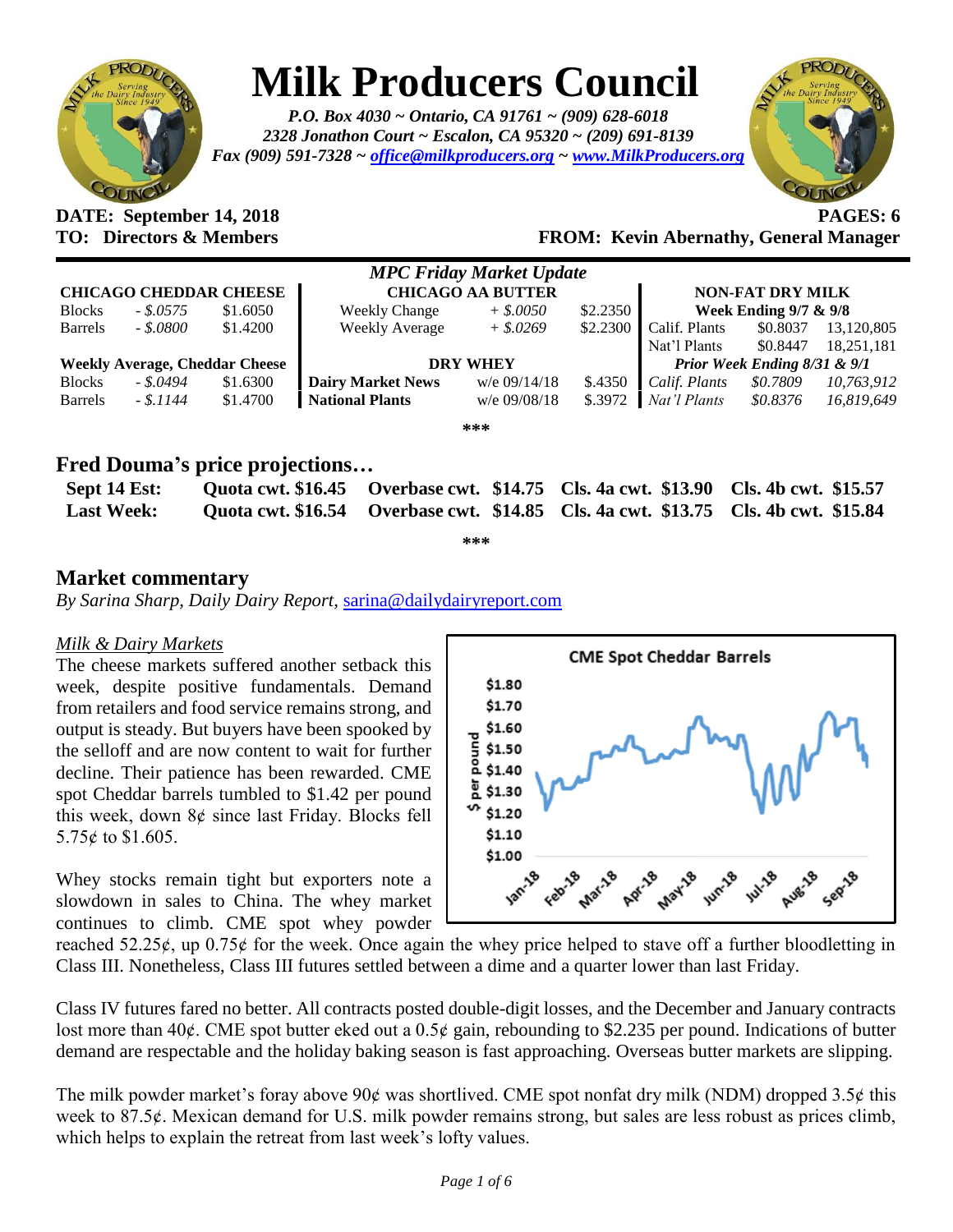

Cooler nighttime temperatures have brought relief in the western half of the nation. However, cows in the Midwest and Northeast continue to show the effects of the hot, humid summer, even before some of them suffer heavy rains and soggy stalls in the wake of Hurricane Florence. *Dairy Market News* reports that in the Eastern region, "Milk volumes are still lower off farms… Manufacturers' production schedules vary throughout the area as some operations are not receiving enough milk. Southeast milk production is dropping this week." Milk has been slow to come back in the Lake States as well. "Intake plant managers in Wisconsin report yields are at or just coming off their lowest point of the year. Additionally, dairy farms are closing at noteworthy rates throughout the Midwest."

Slaughter volumes also suggest that dairy producers are selling out in numbers that add up to a continued decline in the milk cow herd. For the week ending September 1, dairy cow slaughter was 62,859 head, up 6.4% from the

same week a year ago. Dairy slaughter has topped 60,000 head for four straight weeks. The dairy industry has not culled cows in these volumes at this time of year since the whole herd buyout and cow kill program in 1986. Poor weather in the east and lower cow numbers are surely restraining U.S. milk production as summer turns to fall.

Hopes for similar contraction in Europe have so far been only partially realized. European dairy producers have also combatted adverse weather and slim on-farm margins. But European payprices have not been as relentlessly low as U.S. milk checks, so poor margins have likely not taken as significant a toll on the European dairy herd. As



for the weather, its impact has been mixed. Irish milk production was dramatically lower in July, falling 3.7% from year-ago levels. But despite a historic heatwave, milk output in Germany exceeded July 2017 volumes by



2.8%. The United Kingdom, Europe's third-largest milk-producing nation, boosted output by 1.5% in July, and fifth-ranked Poland saw a 1.7% year-overyear increase. The global markets can surely absorb growth at this rate, which is not as robust as the expansion that has prevailed in the U.S. and Europe for much of the past several years. But the global dairy market recovery would be on firmer footing if it could boast a simultaenous slowdown on both sides of the Atlantic.

#### *Grain Markets*

USDA shocked the corn market Wednesday, calling for a record-breaking national average corn yield at 181.3 bushels per acre. That's up from the agency's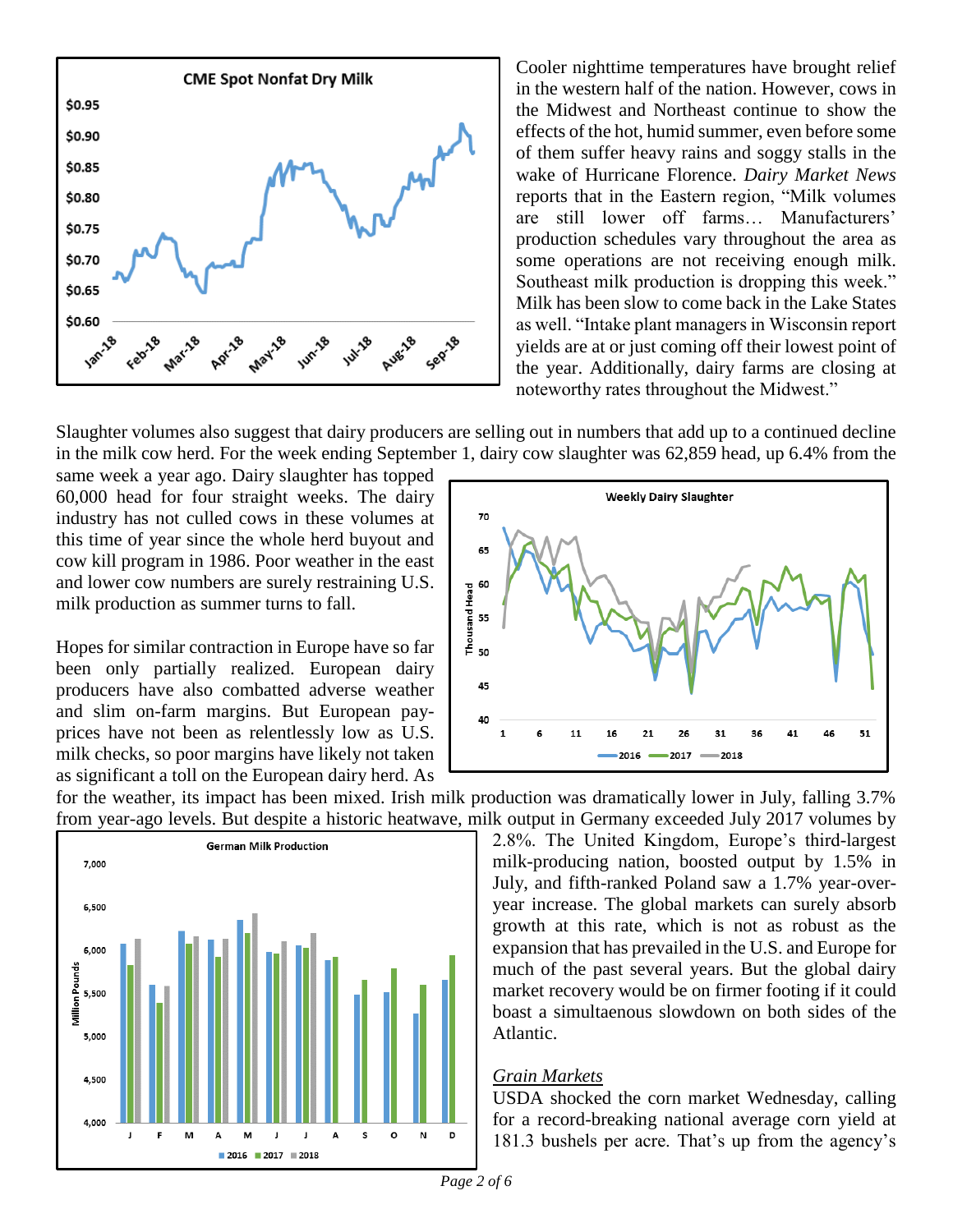August estimate of 178.4 bushels and above the last year's 176.6 bushel per acre crop. At 14.8 billion bushels, this year's crop will the secondlargest ever, with impressive yields offsetting lower acreage. Higher production means higher stocks, even with robust demand. USDA raised its estimate of 2018-19 end-of-season corn stocks to 1.77 billion bushels, up from its August estimate of 1.68 billion bushels.

USDA also raised its estimate of the soybean crop, but the change was mostly expected. The agency puts the soybean yield at a record-high 52.8 bushels per acre, with total production at 4.69 billion bushels, the highest ever. Despite greater supplies, USDA expects exports to slip from the



impressive volumes of the previous two seasons, as Chinese tariffs weigh on U.S. prospects. U.S. soybean inventories are expected to total a massive 845 million bushels, the largest end-of-season stockpile by far.

December corn settled today at \$3.5175 per bushel, down more than  $15¢$  from last Friday. November soybeans closed at \$8.305 per bushel,  $13.5¢$  in the red. At \$308.70 per ton, the December soybean meal contract dropped another \$7 this week. Given the size of the crops in the heartland, feed costs are likely to remain low, with the exception of hay costs in areas that have struggled with drought.

\*\*\*

#### **The end is near; a new day dawns**

*By Geoff Vanden Heuvel, Director of Regulatory and Economic Affairs*

As it has for decades, the California Department of Food and Agriculture this week put out the Class 1 price letter. Right under the title is a note in red letters that reads:

*Please Note: Due to the implementation of a Federal Milk Marketing Order (FMMO) for California, this is the final price announcement for Class 1 milk issued by the California Department of Food and Agriculture. Future price announcements for Class I milk in California will be issued by the United States Department of Agriculture. For more information regarding the California FMMO and applicable minimum class prices, please visit: <https://www.cafmmo.com/>*

It hit me; the end of the California state milk pricing order is almost here. November 1 is coming up fast. That is the date where responsibility for regulating the California milk pricing system transfers from the state to the federal government. There were a lot of positive things that were achieved under the regulation provided by the state. However, things change and as was the case years ago in other parts of the country that had state orders, our state's ability to regulate the dairy industry to the producers' satisfaction came to an end and federal regulation was chosen as the way forward for the industry.

There continues to be a lot of planning by the cooperatives, handlers and milk haulers to get ready for this transition. There are indications that those plans are firming up to a point where some preliminary projections on the impacts to California milk prices can be made and they look positive.

There will be some very practical differences to producers that emerge with the change in systems. A major one is that producers will be paid based on butterfat, protein and other solids instead of butterfat and solids nonfat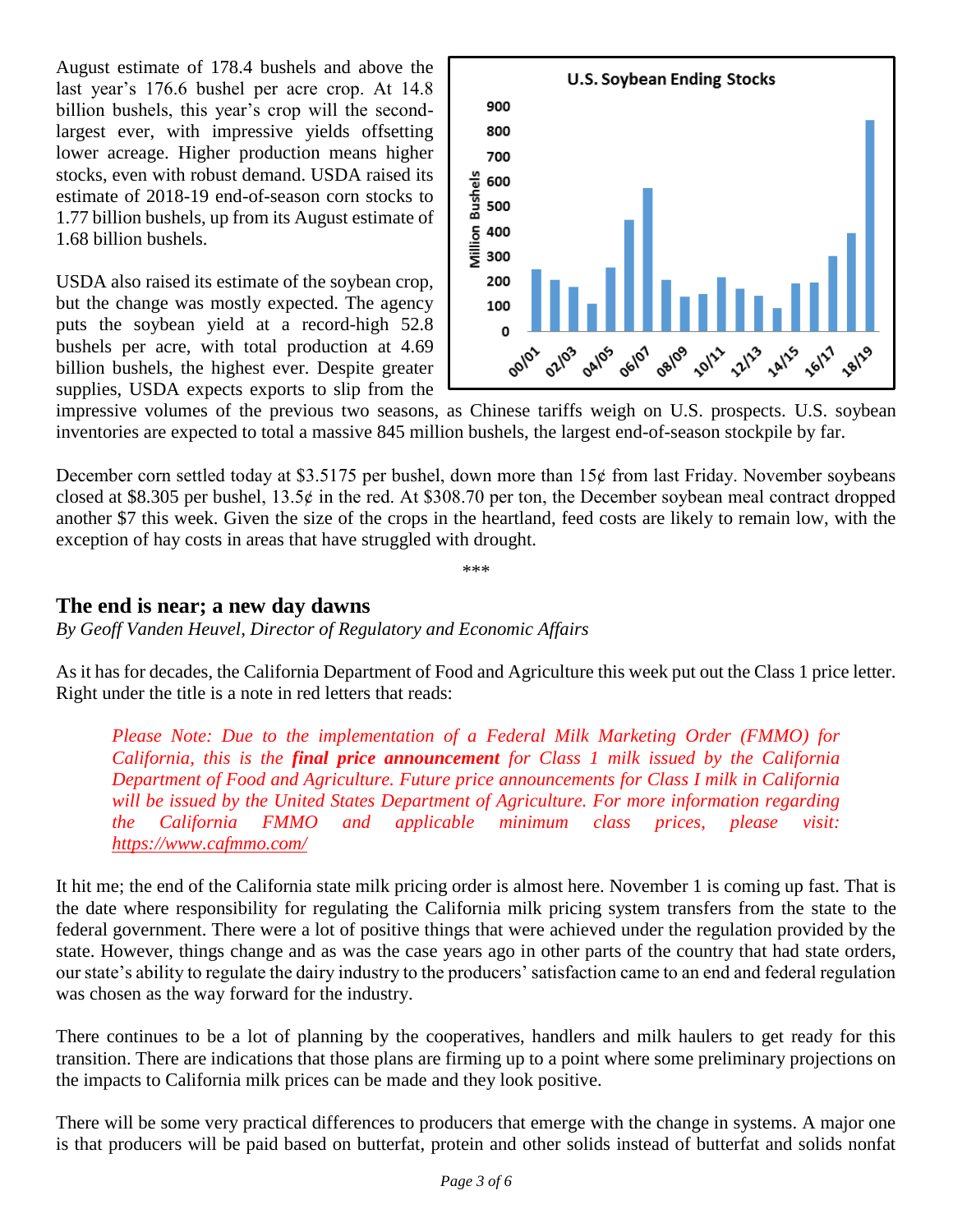(SNF) as it is in the California state order. Also, the FMMO uses true protein as its measure of protein in your milk as opposed to crude protein. As a practical matter, true protein is about two-tenths of a point lower than the crude protein numbers you have probably been getting from your handler. For example, 3.2% crude protein will translate into about 3% true protein. Then, added to that in the pricing formula, is the value of other solids. Essentially SNF represents the adding together of the protein and other solids in milk. But where the California system prices all SNF pounds the same, in the FMMO, the protein pounds carry a much higher value than the other solids pounds.

For illustration purposes:

California standardized milk containing 8.7 pounds of SNF could be priced at \$0.59 per pound of SNF.

Standardized milk in the FMMO pricing system would include 2.9915 pounds of true protein priced at \$1.71 per pound and 5.7 pounds of other solids priced at \$0.08 per pound. Not only does this system yield more price per cwt. of standardized milk, but every tenth of a point of additional protein adds substantially more money (\$0.17 in this example) to the price than did an additional tenth of a point of SNF in the California system (\$0.06).

Another practical change in the FMMO system is the timing of milk checks. FMMO rules require producers be paid about one half of the month's milk value at the end of each month, and all of the remaining money due for the month must be paid by the  $19<sup>th</sup>$  of the following month.

Currently, most California handlers pay an advance about the  $1<sup>st</sup>$  of the following month for the first half of the previous month, then on the 15<sup>th</sup> of the following month, an advance for the  $2<sup>nd</sup>$  half of the previous month and then a third final settlement check near the end of the following month. Under an FMMO you will get two checks not three. The second check will be on the 19<sup>th</sup> instead of the 15<sup>th</sup>, but it will be for the whole amount due for the previous month instead of an advance.

The location of where your milk gets delivered also plays a big role in how FMMO milk prices are paid out and we will get into that more as we get closer to November. But for now, it seems like everything is on track and the transition to the FMMO is proceeding as we would expect.

\*\*\*

#### **Enrollment for Market Facilitation Program is now open; apply now for your \$0.12/cwt. payment**

*By Kevin Abernathy, MPC General Manager*

As Geoff Vanden Heuvel wrote in his analysis in the [August 31 edition](http://www.milkproducerscouncil.org/wp-content/uploads/newsletter_2018/2018-08-31%20MPC%20Newsletter.pdf) of the MPC Friday Report, USDA announced a \$0.12 per cwt. payment for dairy farmers to compensate for damages related to recent trade disputes.

The application period to apply for these funds is now open and we encourage producers to take advantage of this opportunity. The deadline to apply for these funds is January 15, 2019, with applications and more information available online at [www.Farmers.gov/MFP.](http://www.farmers.gov/MFP) The application can be completed at your local Farm Service Agency office or submitted electronically.

According to USDA, the \$0.12 per cwt. payment will be apply to 50% of your Margin Protection Program annual base production, which is the highest annual production for the calendar years 2011, 2012 or 2013.

\*\*\*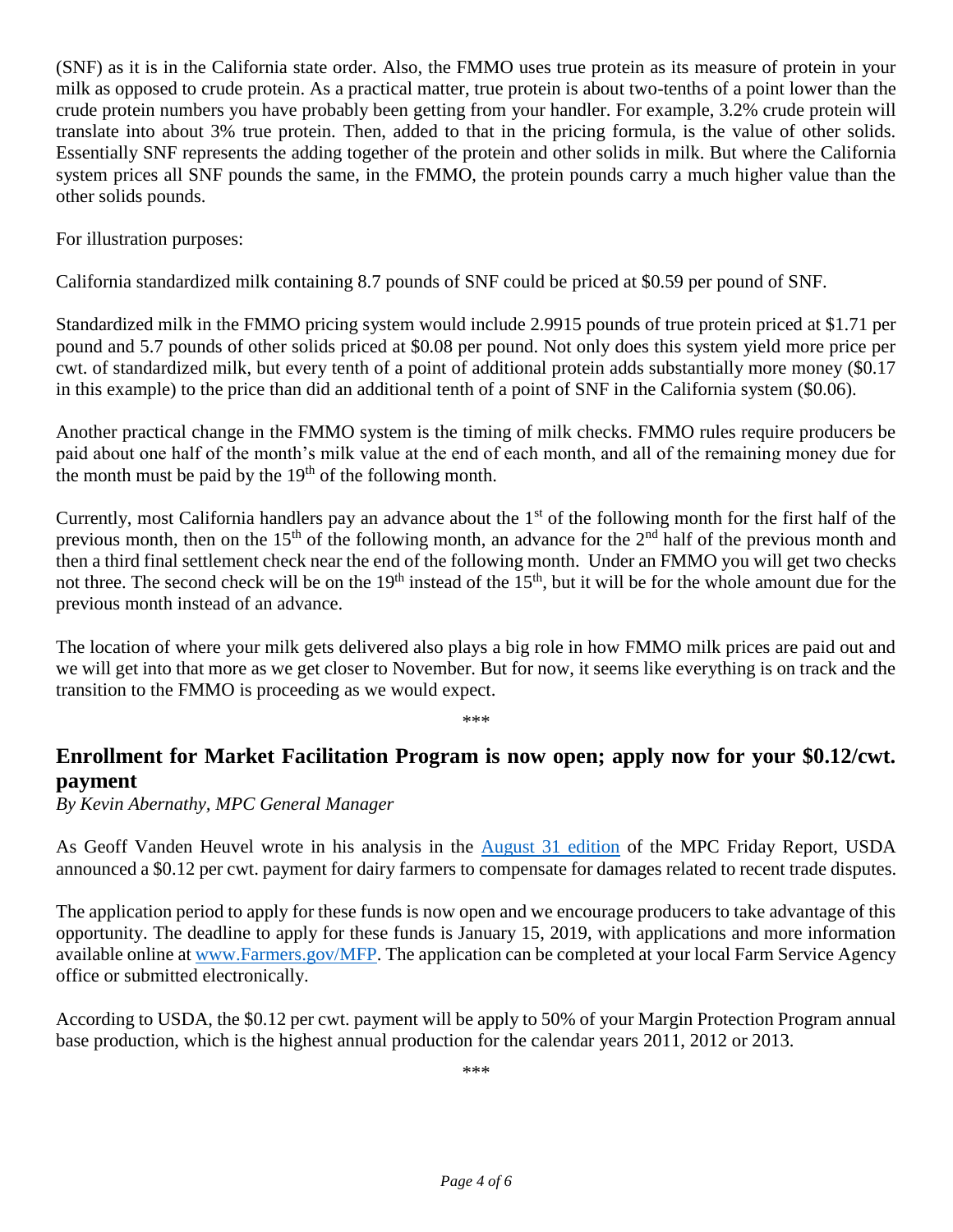#### **CDFA announces workshops to assist Dairy Digester Research and Development Program applicants**

Two public stakeholder workshops and one webinar are scheduled during this month to assist applicants to the Dairy Digester Research and Development Program (DDRDP). These workshops will introduce dairy producers, new project developers, and other interested parties to the DDRDP and assist in improving the competitiveness of applications by reviewing common errors and issues.

The California Department of Food and Agriculture (CDFA) was appropriated \$99 million dollars from the Greenhouse Gas Reduction Fund, authorized by the Budget Act of 2018, to provide financial assistance for early and extra methane emissions reductions from dairy and livestock operations by installing dairy digesters on dairy operations that capture methane.

"Ensuring that applicants to the DDRDP get the feedback they need to be competitive to receive funds is an outreach effort that is important to us," said CDFA Secretary Karen Ross. "We hope stakeholders take advantage of these timely workshops as a benefit to all potential future applicants."

The public workshops will be held on the following dates and at the following locations:

Date: Monday, September 17, 2018 Time: 1 to 3 p.m. Location: Agricultural Commissioner/Sealer Auditorium , 4437 S. Laspina Street, Ste A, Tulare

Date: Tuesday, September 18, 2018 Time: 9 to 11:00 a.m. Location: Stanislaus County Agricultural Commissioner's Office, 3800 Cornucopia Way, HI Room, Modesto

Date: Wednesday, September 19, 2018 Time: 1 to 3 p.m. Location: Webinar

To register, please click [here.](https://attendee.gotowebinar.com/register/1542762541255847427)

\*\*\*

#### **CDFA awards \$21.6 million for Alternative Manure Management projects**

The California Department of Food and Agriculture (CDFA) has awarded \$21.6 million in grant funding to 40 alternative manure management projects across the state. These projects, part of the Alternative Manure Management Program, or AMMP, will reduce greenhouse gas emissions on California dairy farms and livestock operations by using manure management practices that are alternatives to dairy digesters (i.e. nondigester projects).

Financial assistance for the implementation of non-digester practices comes from California Climate Investments, a statewide initiative that uses Cap-and-Trade program funds to support the state's climate goals. AMMP grant recipients will provide an estimated \$2.7 million in matching funds for the development of their projects.

Information about the 2018 Alternative Manure Management Program projects is available [here.](https://www.cdfa.ca.gov/oefi/AMMP/)

\*\*\*